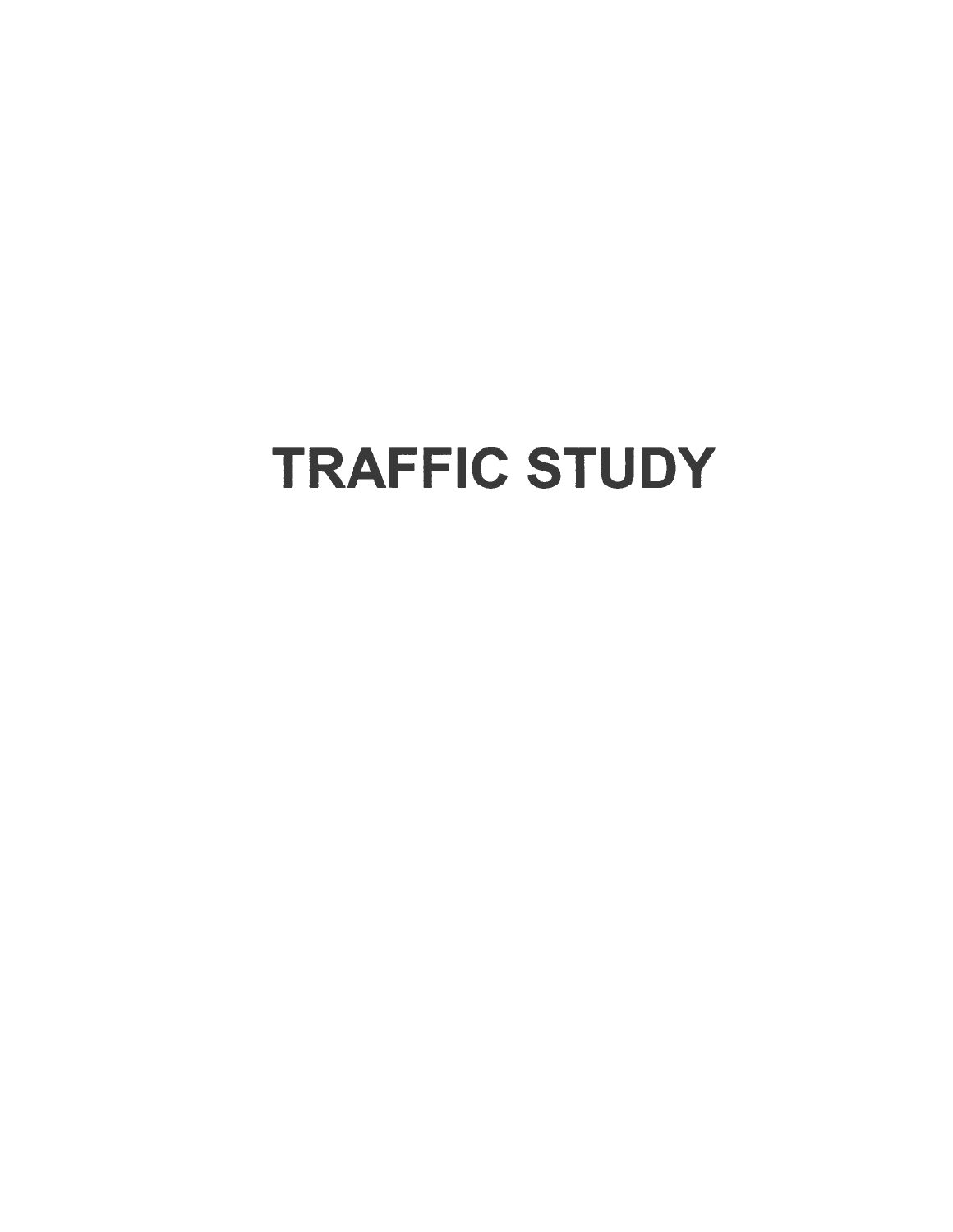

January 25, 2010 - Revised

Mr. Rick Marshall. P.E, Principal Transportation Engineer Napa County Public Works Department I 195 Third Street, Room 201 Napa. California 94559

Re: Vehicle Trip Generation Estimates for the Wallis Winery Use Permit Application, 1670 Diamond Mountain Road, Calistoga, CA NCAPN's 020-450-013, -014, -015, -016 and -017 (P08-00179)

Dear Mr. Marshall:

At the reques<sup>t</sup> of Edward Wallis I have reviewed the proposed Wallis Winery operating parameters and evaluated the pre-project and post-project vehicle trip generation to assist in the processing of the winery use permit application. The subject property is located at 1670 Diamond Mountain Road, Calistoga, California. The proposed winery will be located on portions of NCAPN's 020-450-014 and -015. Mr. Wallis also owns three other neighboring parcels including NCAPN's 020-450-013, -016 & -017.

Access to the proposed winery site will be via the existing gated entrance off of Pacheteau Road that currently provides access to the existing residential uses as illustrated on the site plan by MK2 Engineering. The existing driveway will be improved to provide an overall width of 20 feet per County requirements.

The following paragraphs give <sup>a</sup> general overview of the existing and proposed land uses as they relate to vehicle trip generation projections and summarize our analysis of the pre- and postproject vehicle trips for the subject parcels. The analysis focuses on traffic that comes to and from the subject parcels via Diamond Mountain Road from State Route 29. Please refer to the attached spreadsheets for <sup>a</sup> detailed illustration of the projected trip generation estimates and <sup>a</sup> listing of assumptions used.

# Pre-Project Conditions

# Residential Traffic

Existing vehicle trips are due to the existing residences and the existing vineyards on the subject parcels. There are currently three residences on the subject parcels. One residence is located on APN 020-450-013, one is located on APN 020-450-015, and the third existing residence is the historic Pacheteau Castle located on APN 020-450-014.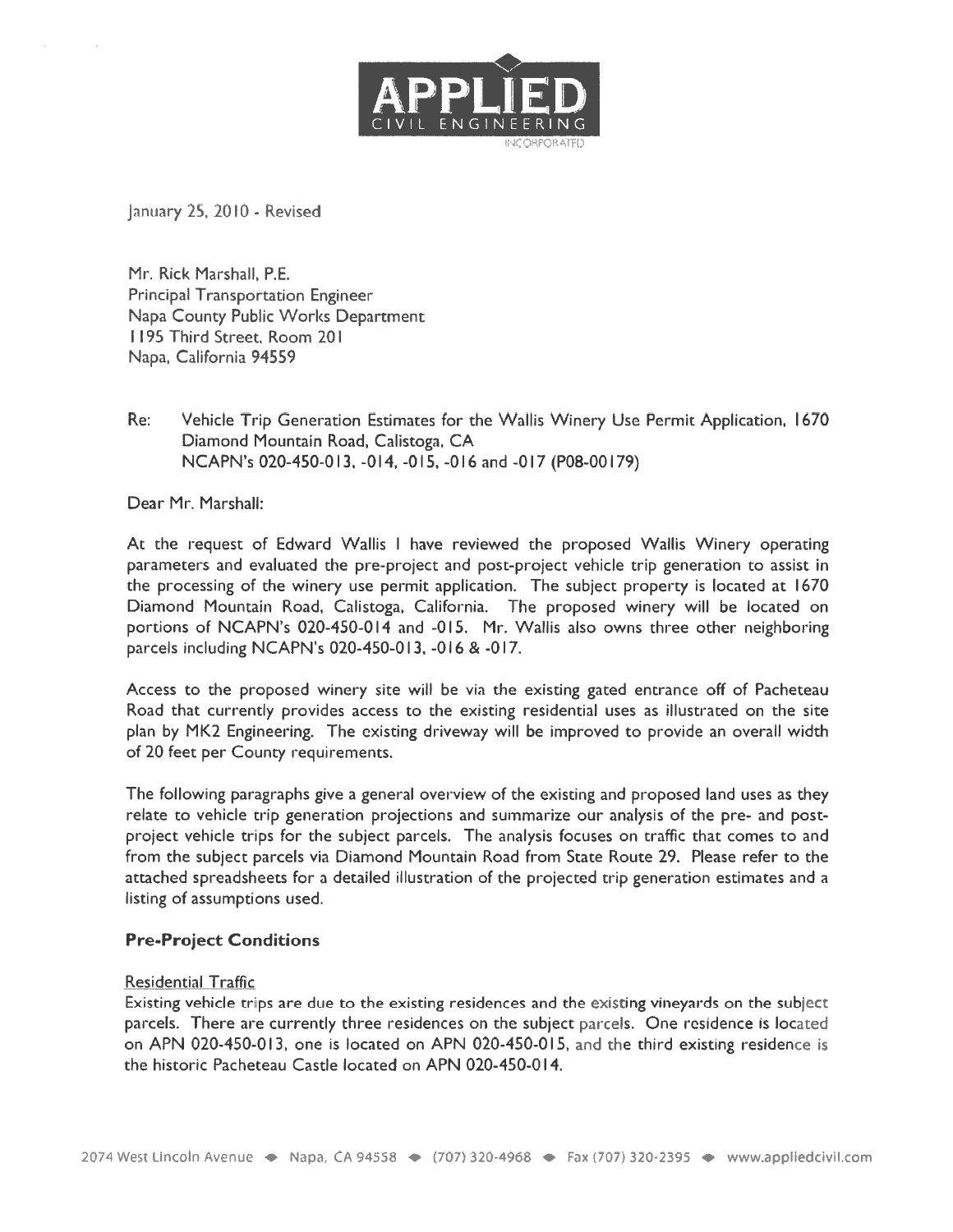# **Vineyard Traffic**

The existing vineyard employs one full time employee throughout the year and brings in approximately 12 additional seasonal employees for pruning and harvest activities. According to the Vineyard Manager, the fruit from the onsite vineyards is harvested during <sup>4</sup> days spread throughout the six week harvest season. Each harvest day results in approximately <sup>3</sup> truck loads of grapes leaving the site via Diamond Mountain Road.

The attached calculations show that the existing site uses are expected to generate approximately <sup>9</sup> peak hour trips and <sup>39</sup> non-peak hour trips on an average day during harvest (48 trips total).

# Post-Project Conditions

# Residential Traffic

The vehicle trips generated by the existing residential uses on the APN's 020-450-013 & -015 will not change as a result of the proposed winery project. However, the traffic generated by the residential use of the Pacheteau Castle will be discontinued as the building will be restored and used as part of the winery operations. This results in the elimination of <sup>I</sup> peak hour trip and 9 non-peak hour trips.

#### **Vineyard Traffic**

The vehicle trips generated by the existing full time and seasonal vineyard employees will remain as previously described. Fruit grown from the onsite vineyard will be hauled <sup>a</sup> short distance down Diamond Mountain Road to the new winery instead of being hauled all the way down Diamond Mountain Road and onto State Route 29. This results in <sup>a</sup> decrease of <sup>6</sup> nonpeak hour truck trips per day hauling fruit from the onsite vineyards to offsite processing locations.

# **Winery Traffic**

The proposed winery will have <sup>a</sup> maximum permitted production of 30,000 gallons of wine per year. The winery will process all of the fruit from the existing 10.5 acres of vineyard and will also import approximately 150 tons of grapes from offsite sources when operating at full production capacity. The grape deliveries are expected to come in 4 ton loads spread evenly throughout the 36 day harvest season. This results in an additional 2 non-peak hour trips per day, on average, during the harvest season.

The proposed winery will have <sup>2</sup> full time employees and <sup>3</sup> seasonal employees to assist with harvest and bottling operations. The winery will host up to <sup>18</sup> guests per day for private, by appointment, tours and tastings and the proposed marketing <sup>p</sup>lan includes up to <sup>3</sup> events per year with up to 75 people in attendance and one Wine Auction event with up to 150 guests. The winery marketing events will have up to 6 event staff personnel and it is anticipated that 4 deliveries for supplies will be required for each event. The vehicle trips generated by winery employees and visitors are expected to total <sup>5</sup> peak hour and <sup>19</sup> non-peak hour trips during average daily operations during harvest and 8 peak hour and 66 non-peak hour trips during marketing events.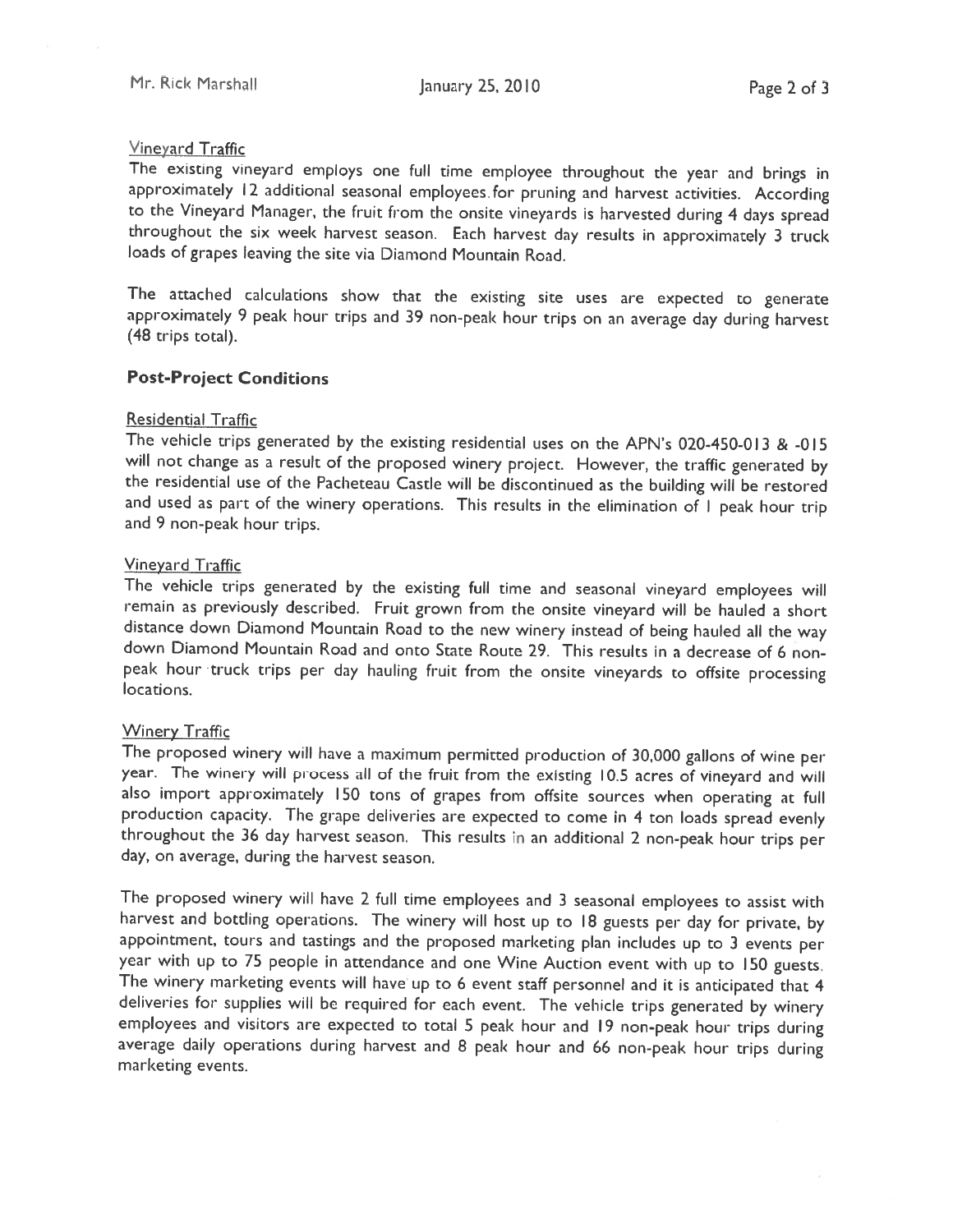Miscellaneous deliveries of winery supplies such as cork, finished wine, <sup>g</sup>lass and barrels have also been accounted for in our analysis and are projected to contribute an average of 0.3 trips per day throughout the year.

#### **Proposed Winery Traffic Impact Reduction Measures**

In order to minimize the traffic impacts associated with the propose<sup>d</sup> winery project the following conditions have been incorporated into the project proposa<sup>l</sup> and will be identified as conditions of approva<sup>l</sup> for the winery use permit:

- All tours and tastings will be scheduled such that guests will not arrive or depart during afternoon peak traffic hours  $(4:00)$  p.m. to  $6:00$  p.m. Monday through Friday and  $3:00$ p.m. to 5:00 p.m. Saturday and Sunday)
- 2. Tours and tastings will not be scheduled on the same day as marketing events.
- 3. Marketing events will not be scheduled on harvest <sup>I</sup> crush days when the winery is receiving fruit.

#### Summary

We project that the proposed winery project, with the previously described traffic impact reduction measures, will result in a minimal net increase of 4 peak hour trips and 7 non-peak hour trips for an average day during the harvest season and <sup>a</sup> net increase of <sup>2</sup> pea<sup>k</sup> hour trips and 54 non-peak hour trips three times per year on marketing event days.

If you have any questions about our analysis or the project in general, <sup>p</sup>lease contact me at (707) 320-4968. -

Michael R Muchath

Michael R. Muelrath, P.E. Principal

Enclosures:

Spreadsheets Outlining Estimates of Daily Vehicle Tris

Copy:

Trish Hornisher (via e-mail) Edward Wallis (via e-mail) Juliana Inman, Architect (via e-mail)

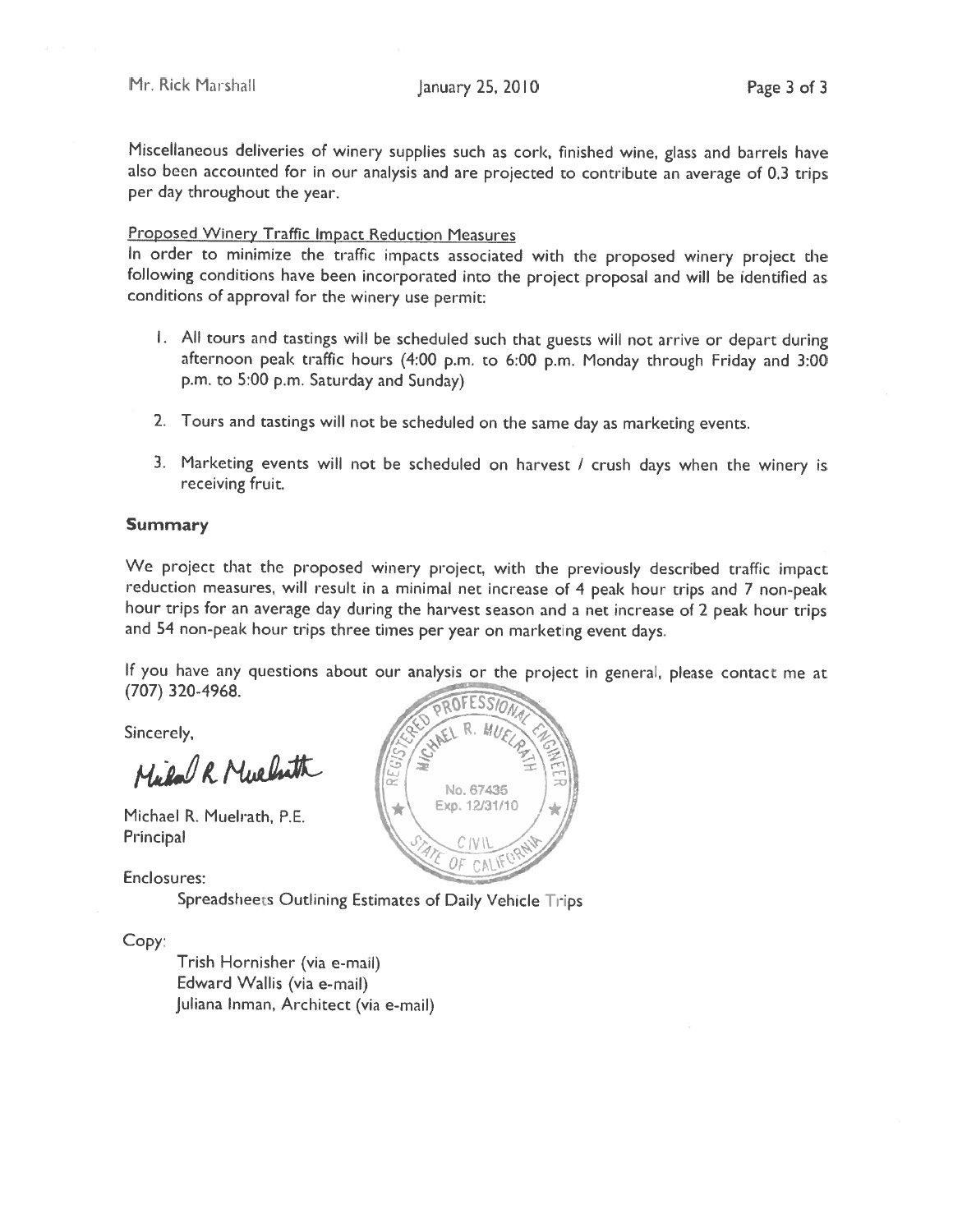Average Day During Harvest / Crush (Existing Conditions)

 $\bar{\beta}$ 

| Category                    | People per              | People per  | Vehicles         | Trips per       | Peak          | Peak             | Non-Peak | Non-Peak         | Total Daily      |
|-----------------------------|-------------------------|-------------|------------------|-----------------|---------------|------------------|----------|------------------|------------------|
|                             | Day                     | Vehicle     | per Day          | Vehicle         | Rate          | Trips            | Rate     | Trips            | Trips            |
|                             |                         |             |                  |                 |               |                  |          |                  |                  |
| Vineyard FT Employees       |                         |             |                  | $\sim$          | 50%           | $\frac{1}{2}$    | 50%      | $\supseteq$      | 2.0              |
|                             |                         |             |                  |                 |               |                  |          |                  |                  |
| Vineyard Seasonal Employees | $\overline{\mathbf{C}}$ | 2.5         | 4.8              | $\sim$          | 50%           | 4.8              | 50%      | $\frac{4}{3}$    | 9.6              |
|                             |                         |             |                  |                 |               |                  |          |                  |                  |
| Winery FT Employees         | 0                       |             | $\circ$          | $\sim$          | 50%           | $\overline{0}$   | 50%      | 0.0              | $\frac{0}{0}$    |
|                             |                         |             |                  |                 |               |                  |          |                  |                  |
| Winery Seasonal Employees   | 0                       |             | $\circ$          | $\sim$          | 50%           | $\frac{0}{2}$    | 50%      | $\overline{0}$ . | $\overline{0}$   |
|                             |                         |             |                  |                 |               |                  |          |                  |                  |
| Event Staff                 | 0                       |             | $\circ$          | $\sim$          | 50%           | 0.0              | 50%      | $\overline{0}$ . | $\overline{0}$ . |
|                             |                         |             |                  |                 |               |                  |          |                  |                  |
| Tours and Tastings          | 0                       | 2.6         | $\overline{0}$ . | $\sim$          | $0\%$         | 0.0              | 100%     | 0.0              | $\overline{0}$   |
|                             |                         |             |                  |                 |               |                  |          |                  |                  |
| Marketing Events            | 0                       | $\subseteq$ | $\circ$          | $\sim$          | $0\%$         | 0.0              | 100%     | 0.0              | O.<br>O.         |
|                             |                         |             |                  |                 |               |                  |          |                  |                  |
| Residences (3 Total)        | n/a                     | n/a         | m                | $\sim$          | $10\%$        | $\frac{0}{3}$    | 90%      | 27.0             | 30.0             |
|                             |                         |             |                  |                 |               |                  |          |                  |                  |
| <b>Grape Deliveries</b>     | n/a                     | n/a         | m                | $\mathbf{\sim}$ | $0\%$         | 0.0              | 100%     | 6.0              | 6.0              |
|                             |                         |             |                  |                 |               |                  |          |                  |                  |
| Winery Deliveries           | n/a                     | n/a         | $\circ$          | $\sim$          | $\frac{6}{3}$ | $\overline{0}$ . | 100%     | $\overline{0}$   | $\overline{0}$ . |
|                             |                         |             |                  |                 |               |                  |          |                  |                  |
| Grand Total                 | $\mathbf{r}$            |             |                  |                 |               | ው                |          | 39               | $\frac{8}{4}$    |
|                             |                         |             |                  |                 |               |                  |          |                  |                  |

 $\omega$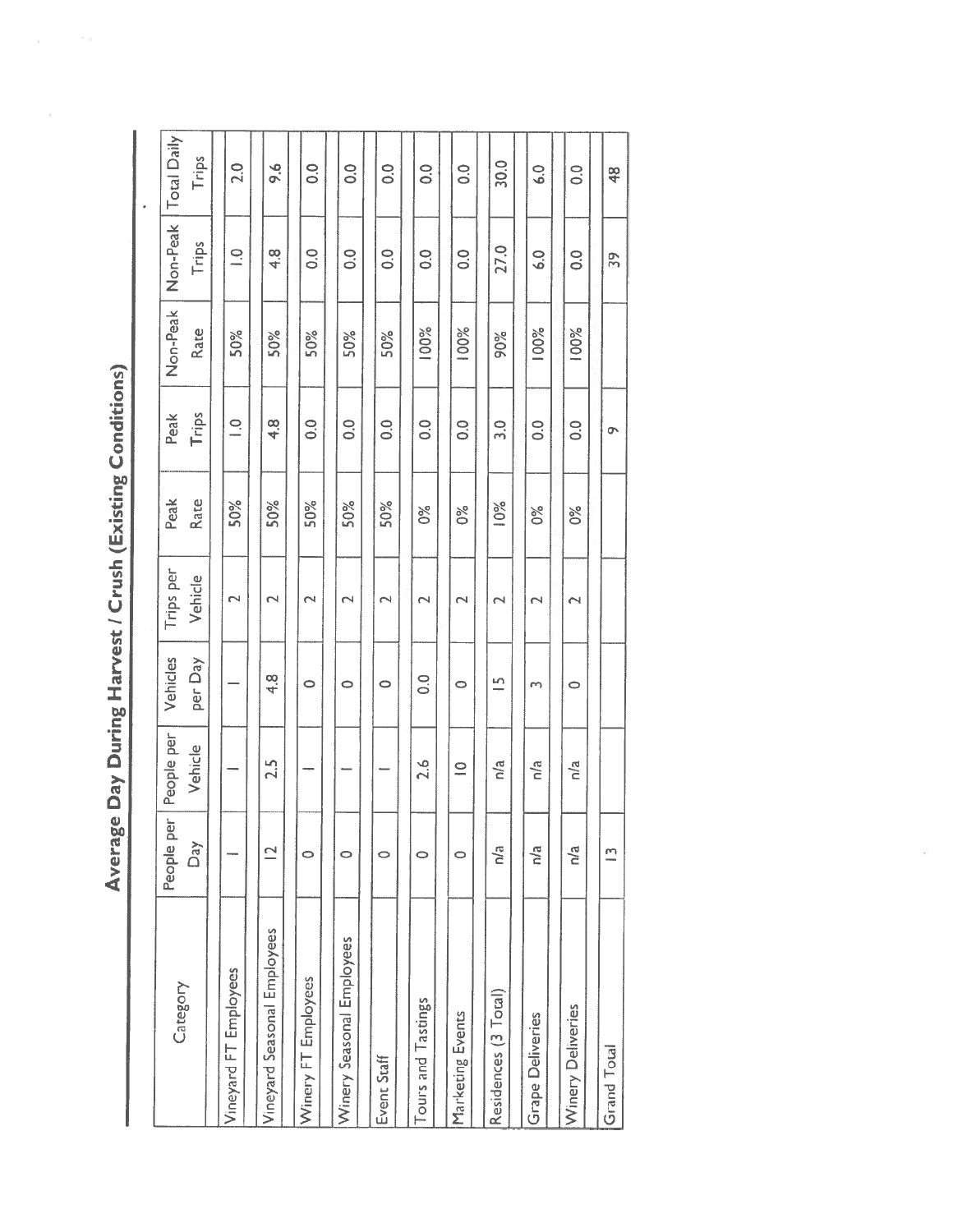Average Day During Harvest / Crush (Proposed Conditions)

| Category                    | People per     | People per  | Vehicles      | Trips per       | Peak  | Peak              | Non-Peak | Non-Peak         | Total Daily   |
|-----------------------------|----------------|-------------|---------------|-----------------|-------|-------------------|----------|------------------|---------------|
|                             | Day            | Vehicle     | per Day       | Vehicle         | Rate  | Trips             | Rate     | Trips            | Trips         |
| Vineyard FT Employees       |                |             |               | $\sim$          | 50%   | $\overline{a}$    | $50\%$   | $\frac{1}{2}$    | 2.0           |
| Vineyard Seasonal Employees | $\overline{C}$ | 2.5         | $\frac{8}{4}$ | $\sim$          | 50%   | $\frac{8}{1}$     | 50%      | $4.\overline{8}$ | 9.6           |
| Winery FT Employees         | $\sim$         |             | $\sim$        | $\sim$          | 50%   | 2.0               | 50%      | 2.0              | $\frac{1}{4}$ |
| Winery Seasonal Employees   | ω              |             | m             | $\sim$          | 50%   | $\overline{3}$ .0 | 50%      | 3.0              | o.o           |
| Event Staff                 | $\circ$        |             | $\circ$       | $\mathbf{\sim}$ | 50%   | 0.0               | 50%      | $\frac{0}{0}$    | $\frac{0}{2}$ |
| <b>Tours and Tastings</b>   | $\frac{8}{1}$  | 2.6         | 6.9           | $\sim$          | $0\%$ | 0.0               | 100%     | 13.8             | 13.8          |
| Marketing Events            | 0              | $\subseteq$ | $\circ$       | $\sim$          | $0\%$ | 0.0               | 100%     | 0.0              | 0.0           |
| Residences (2 Total)        | n/a            | n/a         | $\subseteq$   | $\sim$          | 10%   | 2.0               | 90%      | $\frac{8}{3}$    | 20.0          |
| <b>Grape Deliveries</b>     | nía            | n/a         | n/a           | n/a             | $0\%$ | 0.0               | 100%     | $\overline{2}$   | $\frac{1}{2}$ |
| Winery Deliveries           | n/a            | n/a         | n/a           | $\sim$          | $0\%$ | 0.0               | 100%     | $\frac{3}{2}$    | $\frac{3}{2}$ |
| Grand Total                 | $\frac{8}{3}$  |             |               |                 |       | m                 |          | $\frac{4}{6}$    | <u>დ</u>      |

ings.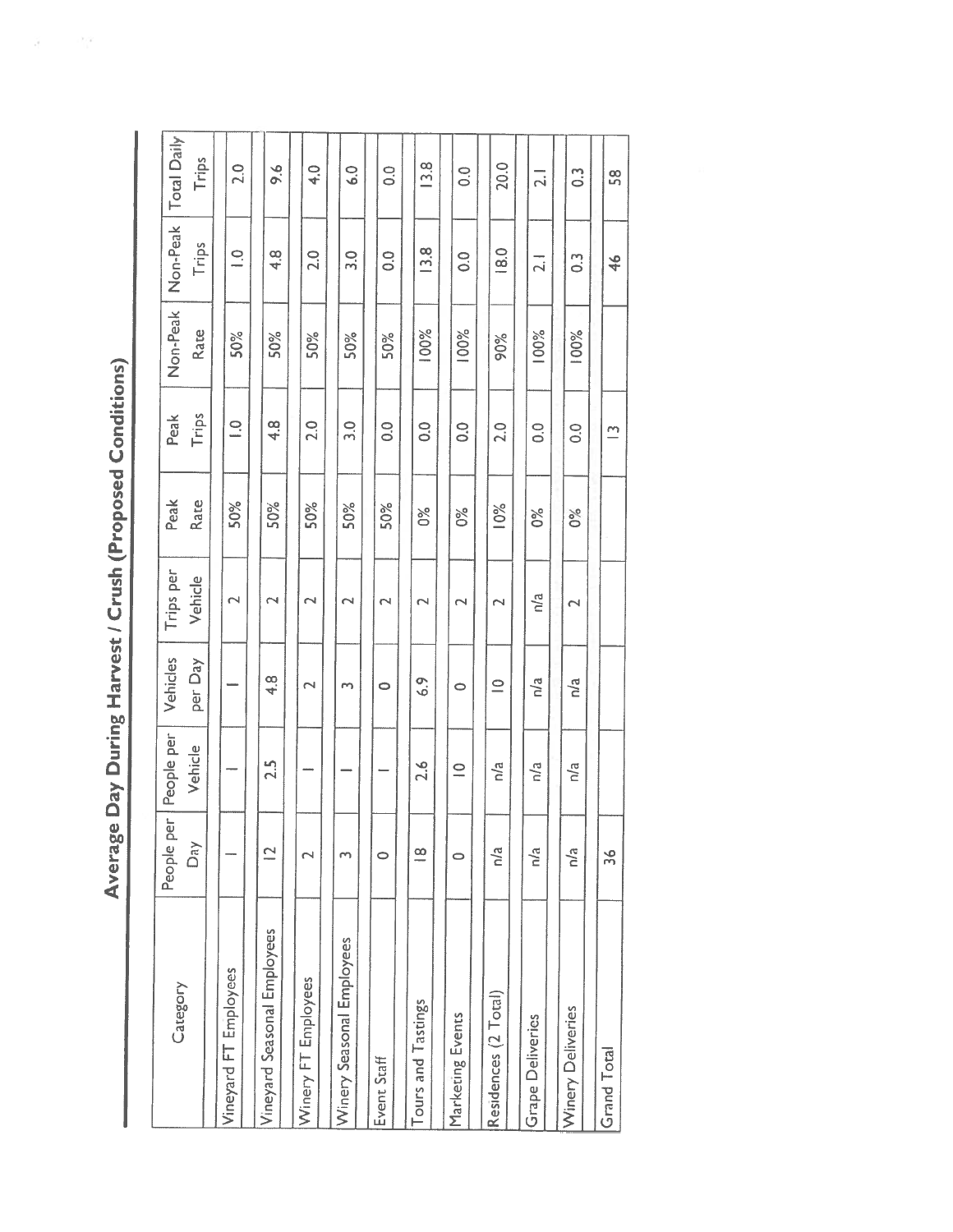Marketing Event Day - Not During Harvest / Crush (Proposed Conditions)

| Category                    | People per    | People per | Vehicles    | Trips per | Peak                 | Peak             | Non-Peak | Non-Peak      | <b>Total Daily</b> |
|-----------------------------|---------------|------------|-------------|-----------|----------------------|------------------|----------|---------------|--------------------|
|                             | Day           | Vehicle    | per Day     | Vehicle   | Rate                 | Trips            | Rate     | Trips         | Trips              |
| Vineyard FT Employees       |               |            |             | $\sim$    | 50%                  | $\supseteq$      | 50%      | $\frac{1}{2}$ | 2.0                |
|                             |               |            |             |           |                      |                  |          |               |                    |
| Vineyard Seasonal Employees | 0             | 2.5        | 0           | $\sim$    | 50%                  | 0.0              | 50%      | 0.0           | $\overline{0}$     |
| Winery FT Employees         | $\sim$        |            | $\sim$      | $\sim$    | 50%                  | 2.0              | 50%      | 2.0           | $\frac{4}{3}$      |
|                             |               |            |             |           |                      |                  |          |               |                    |
| Winery Seasonal Employees   | $\circ$       |            | $\circ$     | $\sim$    | 50%                  | 0.0              | 50%      | 0.0           | 0.0                |
|                             |               |            |             |           |                      |                  |          |               |                    |
| Event Staff                 | P             |            | Ó           | $\sim$    | 50%                  | $\frac{6}{9}$    | 50%      | 6.0           | 12.0               |
|                             |               |            |             |           |                      |                  |          |               |                    |
| <b>Tours and Tastings</b>   | $\circ$       | 2.6        | 0.0         | $\sim$    | $0\%$                | 0.0              | 100%     | 0.0           | $\overline{0}$ .   |
|                             |               |            |             |           |                      |                  |          |               |                    |
| Marketing Events            | 75            | 2.6        | 28.8        | $\sim$    | $0\%$                | $\overline{0}$ . | 100%     | 57.7          | 57.7               |
|                             |               |            |             |           |                      |                  |          |               |                    |
| Residences (2 Total)        | $\frac{a}{a}$ | n/a        | $\supseteq$ | $\sim$    | 10%                  | 2.0              | 90%      | $\frac{0}{8}$ | 20.0               |
|                             |               |            |             |           |                      |                  |          |               |                    |
| <b>Grape Deliveries</b>     | n/a           | n/a        | n/a         | n/a       | $\frac{8}{3}$        | 0.0              | 100%     | 0.0           | 0.0                |
|                             |               |            |             |           |                      |                  |          |               |                    |
| Winery Deliveries           | n/a           | n/a        | n/a         | $\sim$    | $\delta^{\circ}_{0}$ | $\overline{0}$ . | 100%     | $\frac{0}{8}$ | O.G                |
|                             |               |            |             |           |                      |                  |          |               |                    |
| Grand Total                 | $\frac{4}{3}$ |            |             |           |                      |                  |          | S6            | 104                |
|                             |               |            |             |           |                      |                  |          |               |                    |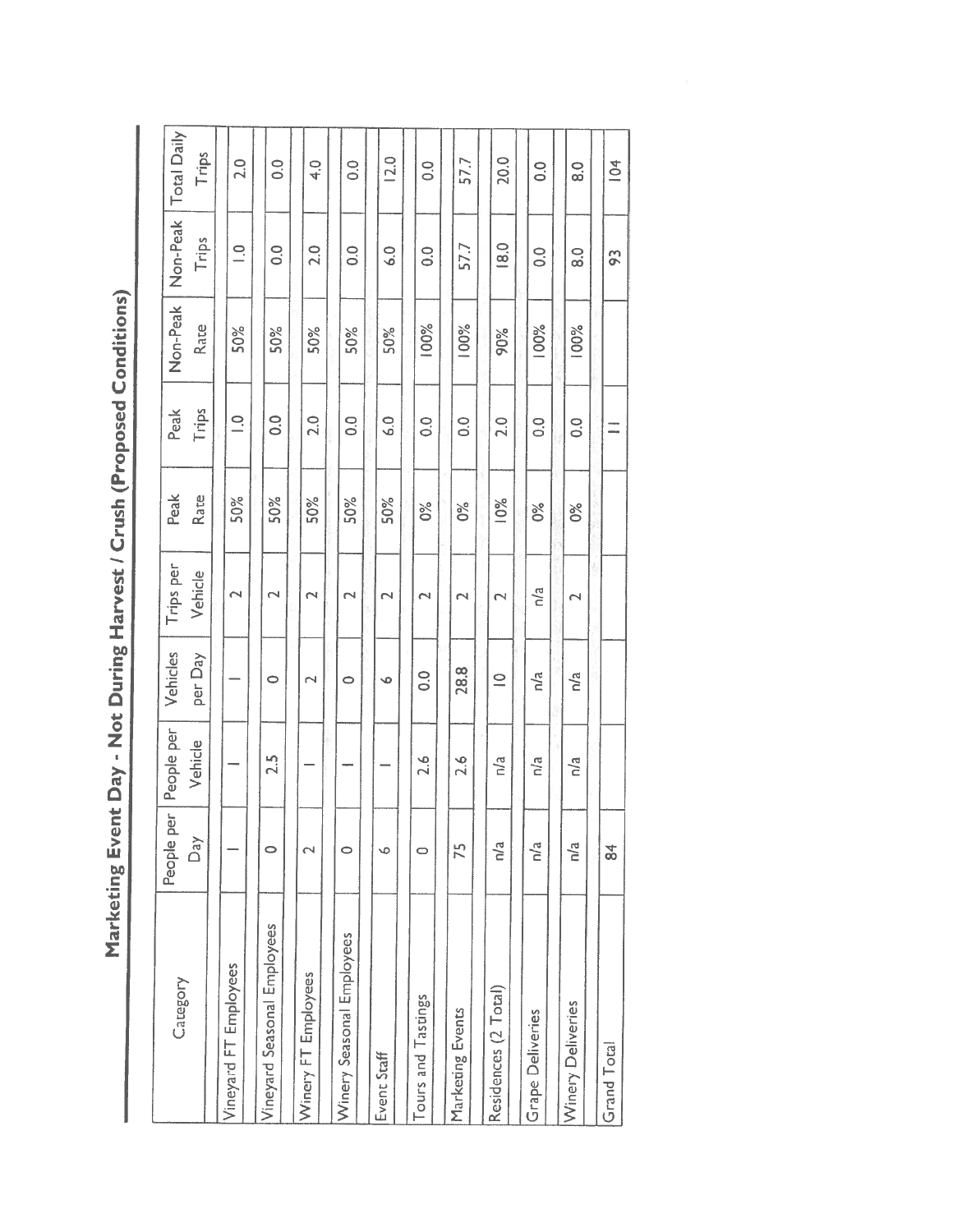|                                  | Existing       |                | Proposed  |
|----------------------------------|----------------|----------------|-----------|
| Category                         | Average<br>Day | Average<br>Day | Event Day |
| Vineyard Full Time Employees     | 2.0            | 2.0            | 2.0       |
| Vineyard Seasonal Employees      | 9.6            | 9.6            | 0.0       |
| Winery Full Time Employees       | 0.0            | 4.0            | 4.0       |
| <b>Winery Seasonal Employees</b> | 0.0            | 6.0            | 0.0       |
| <b>Event Staff</b>               | 0.0            | 0.0            | 12.0      |
| Tours and Tastings               | 0.0            | 13.8           | 0.0       |
| Marketing Events                 | 0.0            | 0.0            | 57.7      |
| Residence                        | 30.0           | 20.0           | 20.0      |
| <b>Grape Deliveries</b>          | 6.0            | 2.1            | 0.0       |
| <b>Winery Deliveries</b>         | 0.0            | 0.3            | 8.0       |
| <b>Grand Total</b>               | 48             | 58             | 104       |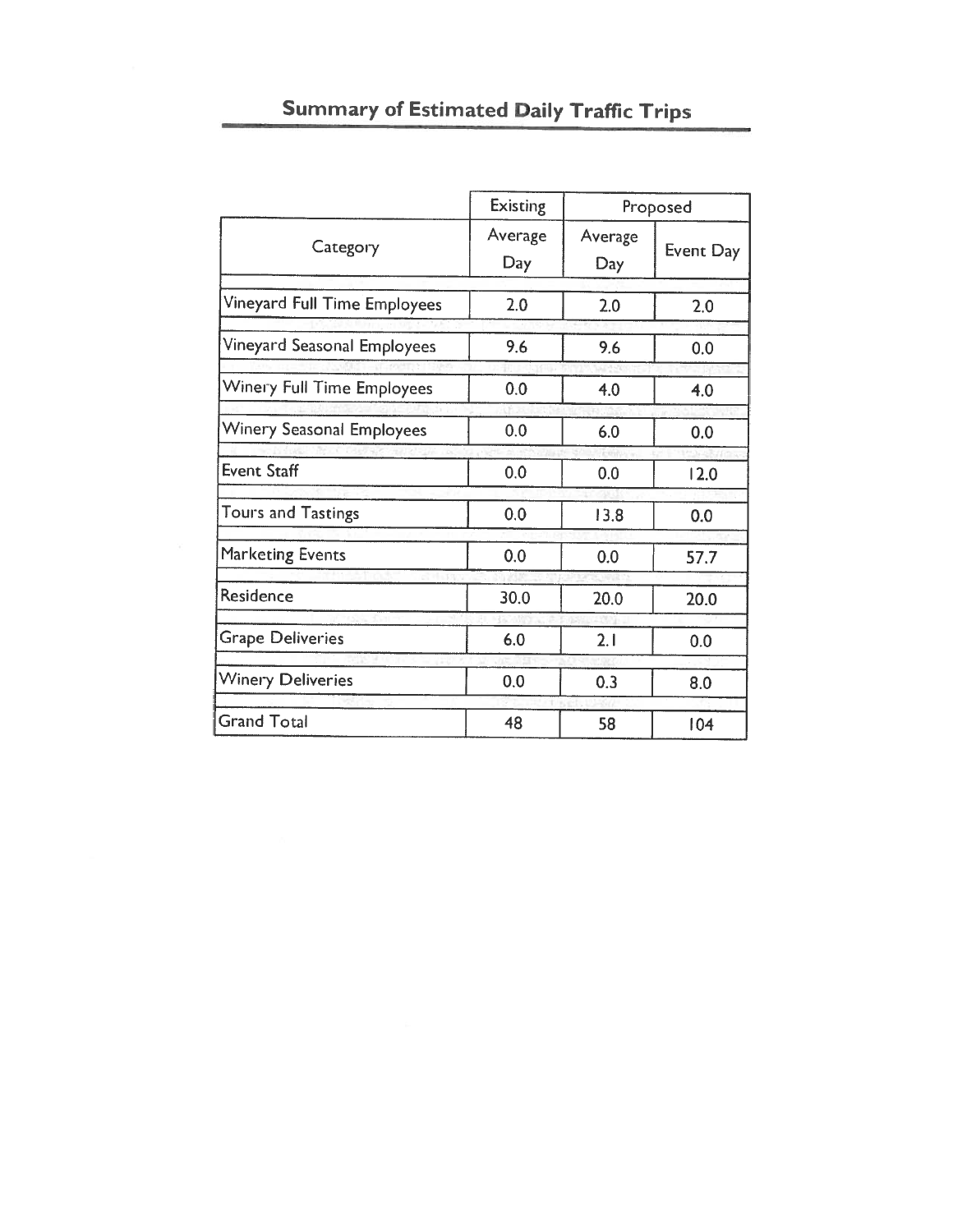| Visitor Counts and Marketing Event Characteristics:<br>Grape Import Deliveries (Proposed)<br>Trips per Vehicle & Peak vs Non-Peak:<br>Grape Offhaul Deliveries (Existing)<br>All FT Employees & Event Staff<br>Seasonal Vineyard Employees<br>Seasonal Winery Employees<br>Number of People per Vehicle:<br>All Employees & Event Staff<br>Tours and Tastings<br>Tours and Tastings<br>General Deliveries<br>Tours and Tastings<br>Marketing Events<br>Marketing Events<br>Event Deliveries<br>Residence<br>Deliveries: | Tours and tastings will be scheduled so that guests arrive and depart during non-peak traffic hours<br>Tours and tastings will not be scheduled on marketing event days<br><b>Traffic Trip Generation Assumptions</b><br>balance imported in 4 ton loads over 36 day season<br>2.27 trips per year (250 days) per 1,000 gallons<br>165 gallons per ton, 31.5 tons grown onsite<br>10.5 acres of grapes, 3 loads per day.<br>4 deliveries, 2 trips per vehicle<br>2 trips per vehicle, 50% peak<br>2 trips per vehicle, 0% peak<br>2 trips per vehicle, 0% peak<br>trips per day, 10% peak<br>2.5 persons per vehicle<br>persons per vehicle<br>persons per vehicle<br>18 visitors per day max<br>person per vehicle<br>I person per vehicle<br>2.6 persons per vehic<br>4 days per season<br>2.6<br>$\cong$ | Per marking plan, tours and tastings during non-peak hours<br>Institute of Traffic Engineers - Trip Generation, 8th Edition<br>Napa County Winery Traffic Generation Characteristics<br>Napa County Winery Traffic Generation Characteristics<br>Napa County Winery Traffic Generation Characteristics<br>Napa County Winery Traffic Generation Characteristics<br>Napa County Winery Traffic Generation Characteristics<br>Napa County Winery Traffic Generation Characteristics<br>Per marking plan, events during non-peak hours<br>Per Applicant's Vineyard Manager<br>Per Applicant's Vineyard Manager<br>Per Applicant's busniness plan<br>Per Applicant's business plan |
|-------------------------------------------------------------------------------------------------------------------------------------------------------------------------------------------------------------------------------------------------------------------------------------------------------------------------------------------------------------------------------------------------------------------------------------------------------------------------------------------------------------------------|-------------------------------------------------------------------------------------------------------------------------------------------------------------------------------------------------------------------------------------------------------------------------------------------------------------------------------------------------------------------------------------------------------------------------------------------------------------------------------------------------------------------------------------------------------------------------------------------------------------------------------------------------------------------------------------------------------------------------------------------------------------------------------------------------------------|--------------------------------------------------------------------------------------------------------------------------------------------------------------------------------------------------------------------------------------------------------------------------------------------------------------------------------------------------------------------------------------------------------------------------------------------------------------------------------------------------------------------------------------------------------------------------------------------------------------------------------------------------------------------------------|
| Marketing Events                                                                                                                                                                                                                                                                                                                                                                                                                                                                                                        | Marketing events will be scheduled so that guests arrive and depart during non-peak traffic hours<br>Marketing events will not be sheduled during harvest                                                                                                                                                                                                                                                                                                                                                                                                                                                                                                                                                                                                                                                   | A maximum of 3 events per year with up to 75 guests per event and 1 Wine Auction event with up to 150 guests                                                                                                                                                                                                                                                                                                                                                                                                                                                                                                                                                                   |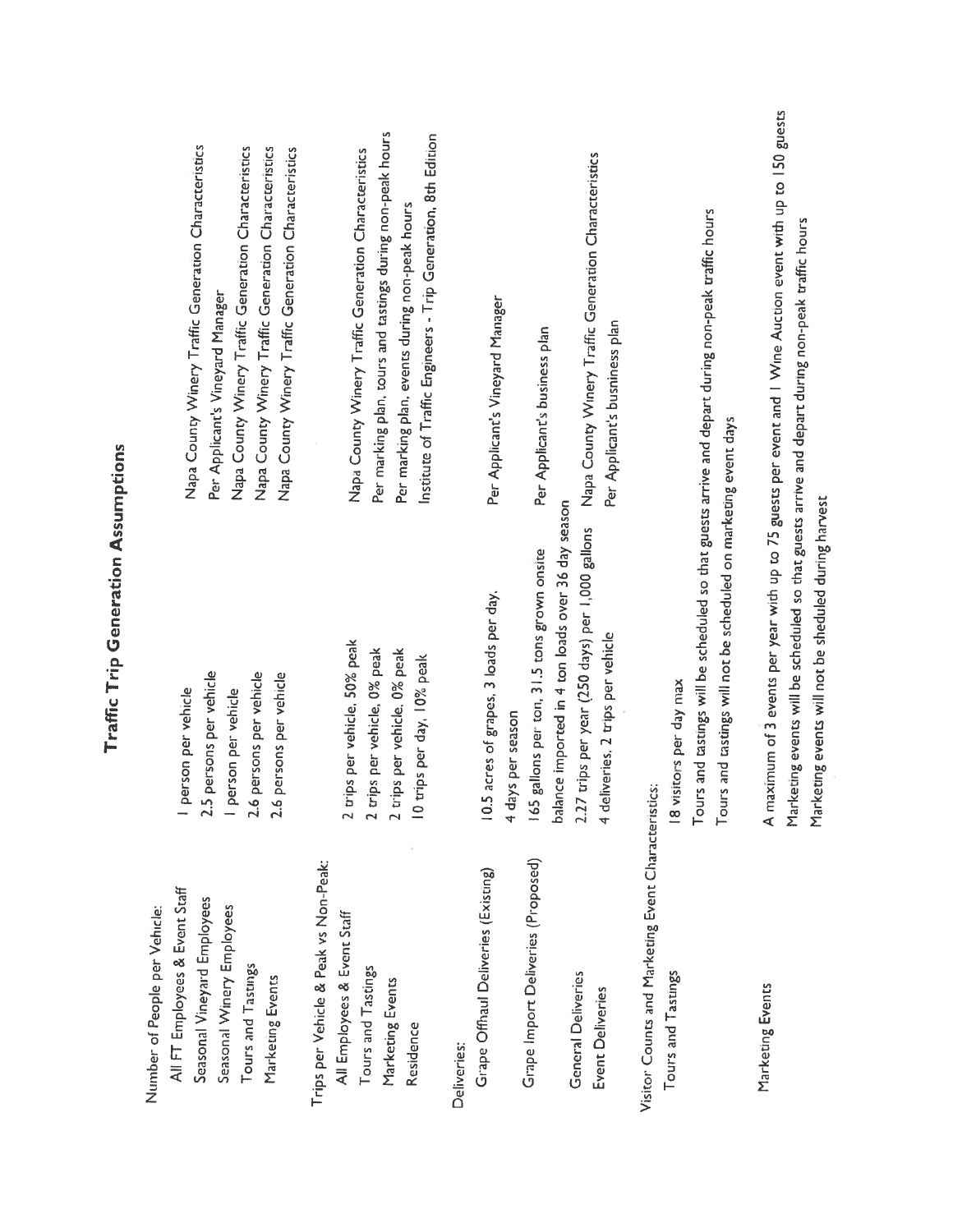

A Commitment to Service

# MEMORANDUM

|--|--|

1195 Third Street, Suite 201 Napa, CA 94559-3092 www.co.napa.ca.us/publicworks

> Main: (707) 253-4351 Fax: (707) 253-4627

Donald G. Ridenhour, P.E.<br>Director of Public Works – County Engineer – Road Commissioner

| To:   | Trish Hornisher, Planning | From: | лл ЛЛ<br>Rick Marshall<br>Deputy Director of Public Works |
|-------|---------------------------|-------|-----------------------------------------------------------|
| Date: | December 14, 2009         | Re:   | Wallis Family Winery P08-00197                            |

<sup>I</sup> have reviewed <sup>a</sup> package of information submitted by Mike Muelrath of Applied Civil Engineering regarding the subject project. <sup>I</sup> offer the following comments:

1. The project proposes the restoration of an historic residential structure and use of it for a winery with tasting and events. Two other residences on the property will remain in residential use. Tours and tastings will in an estimated 58 daily trips during routine operations, and 104 daily trips during the maximum-size marketing events.

2. Currently, grapes from the property are hauled elsewhere during harvest. Following construction of the proposed winery, the grapes grown on the property will remain onsite, and a small amount of grapes will be brought i

3. The applicant proposes the following measures to reduce the impact of traffic generated by the project:

a. Tours and tastings scheduled so that guests arrive and depart outside peak hours.<br>b. Tours and tastings not scheduled on the same day as marketing sugnts.

Tours and tastings not scheduled on the same day as marketing events.

c. Marketing events not scheduled on harvest or crush days.

4. The "net increase" of traffic associated with the project represents 10 daily trips during routine<br>operations, and 56 daily trips during the maximum-size marketing events. With implementation of the proposed trip reduction strategies, the vast majority of this additional traffic will occur outside of either weekday <u>or</u> weekend peak<br>hours. Therefore, I conclude that the traffic associated with the proposed project will not represen

5. One concern which applies when introducing commercial activity and visitors in such settings is the operational condition of the site access. For this reason, Public Works recommended that the existing driveways be eval has provided documentation that the driveways comply with these sight distance requirements.

Please email Rick Marshall@countyofnapa.org or call (707) 259-8381 if you have questions or need additional information.

C: Jeannette Doss Mike Muelrath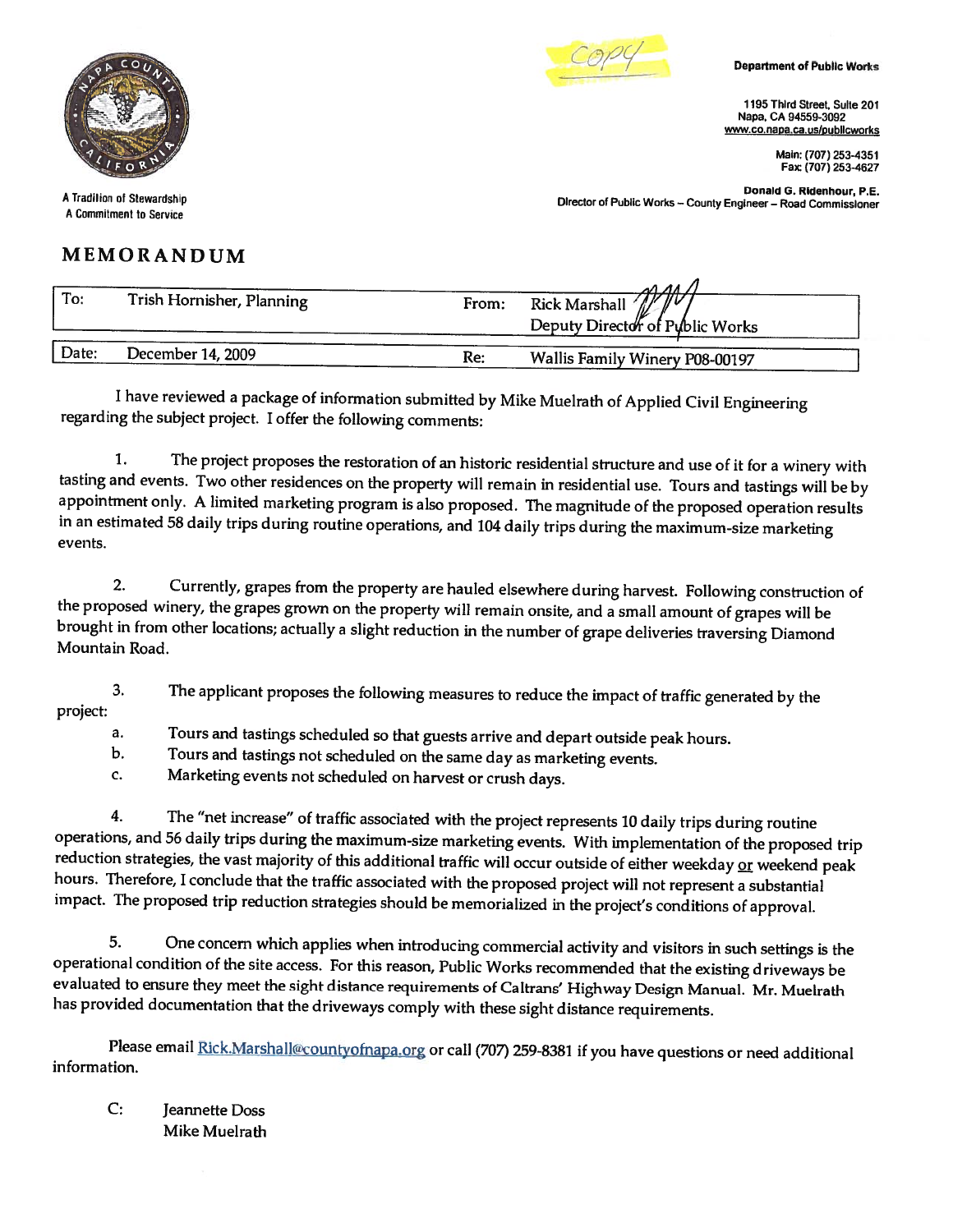

September 28, <sup>2009</sup>

Jot) No. 09-I 15 ,

Napa County Public Works Department I I 95 Third Street, Suite 20 I Napa, CA 94559



Re: Wallis Winery Use Permit, <sup>1670</sup> Diamond Mountain Road, Calistoga. CA <sup>945</sup> <sup>15</sup> (P08-00179)

Dear Mr. Marshall:

We are in receipt of the comments from your department for the above referenced application prepare<sup>d</sup> by Erich Kroll. dated June 24, 2009. Following is <sup>a</sup> response to each comment:

- 1. The Post-Construction Runoff Management Applicability Checklist has been completed and is included with this submittal.
- 2. According to the Post-Construction Runoff Management Applicability Checklist this project qualifies as <sup>a</sup> "Standard Project". As such, the project will be required to incorporate several standard source control and site design best managemen<sup>t</sup> practices. The conceptual <sup>p</sup>lans have been developed to satisfy these requirements by minimizing directly connected impervious areas, minimizing the amount of new impervious surface by utilizing existing buildings and preserving surrounding trees and vegetation to promote stormwater infiltration. New impervious surfaces will be limited to the proposed parking area totaling approximately 3,000 square feet. The "overflow" parking will have <sup>a</sup> permeable surface. Since the project does not propose more than 10,000 square feet of impervious surface it is my understanding that stormwater runoff calculations for pre and post project conditions are not required. Additional details regarding source control and site design best management practices will be developed when the construction level site improvement <sup>p</sup>lans are prepared.
- 3. The proposed parking stalls are labeled and dimensioned in accordance with the Napa County Road and Street Standards on the revised sheet AL0 prepared by MK2 Engineering.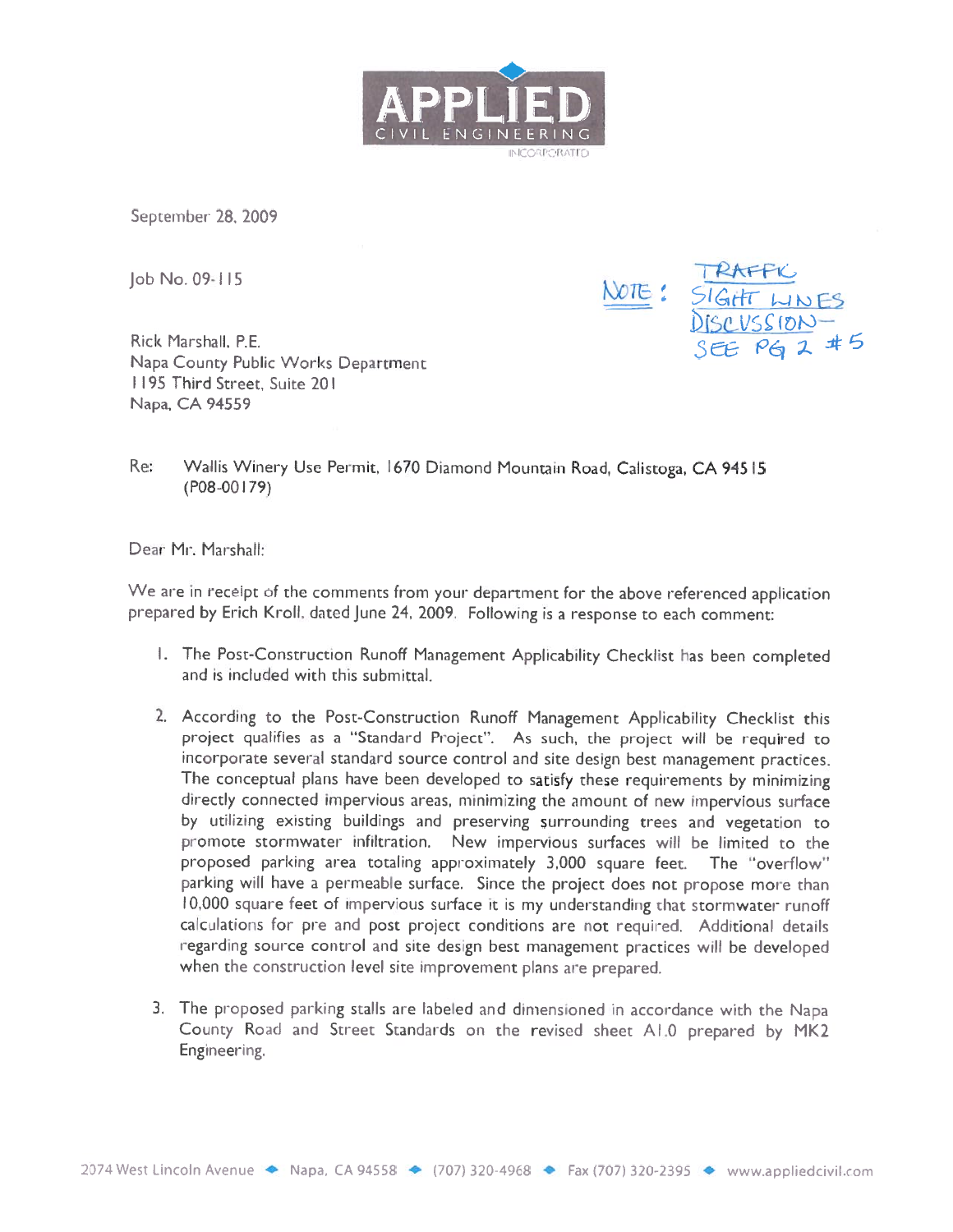- 4. The drawing scale has been verified and is referenced on sheet Al.0 prepared by MK2 Engineering.
- 5. I visited the site on September 18, 2009 to verify that sight distance at the existing driveway is in accordance with Napa County Road and Street Standards. Based on my visual observations at the site I confirmed that t miles per hour. The sight distance at the existing driveway where vehicles leave the project site and enter the public road meets both Napa County and Caltrans requirements.

We also understand that Jeanette Doss from your department has requested a Phase I Water<br>Availability Analysis for each parcel in the current configuration as well as in the proposed<br>configuration after the lot line adjust

I trust that the above explanations and the attached supporting documents adequately address your concerns and comments to date. If you have any further questions or comments, <sup>p</sup>lease feel free to contact me at (707) 320-4968

Sincerely,

Hichael R. Neubath

Michael R. Muelrath, P.E. Principal

Enclosures:

Post Construction Runoff Management Requirements "Appendix A" Wallis Family Estate Sire Plan Phase <sup>I</sup> Water Availability Analysis

Copy:

Trish Hornisher Edward Wallis (via e-mail) Juliana Inman, Architect (via e-mail) Jessica Sanders, MK2 Engineering (via e-mail)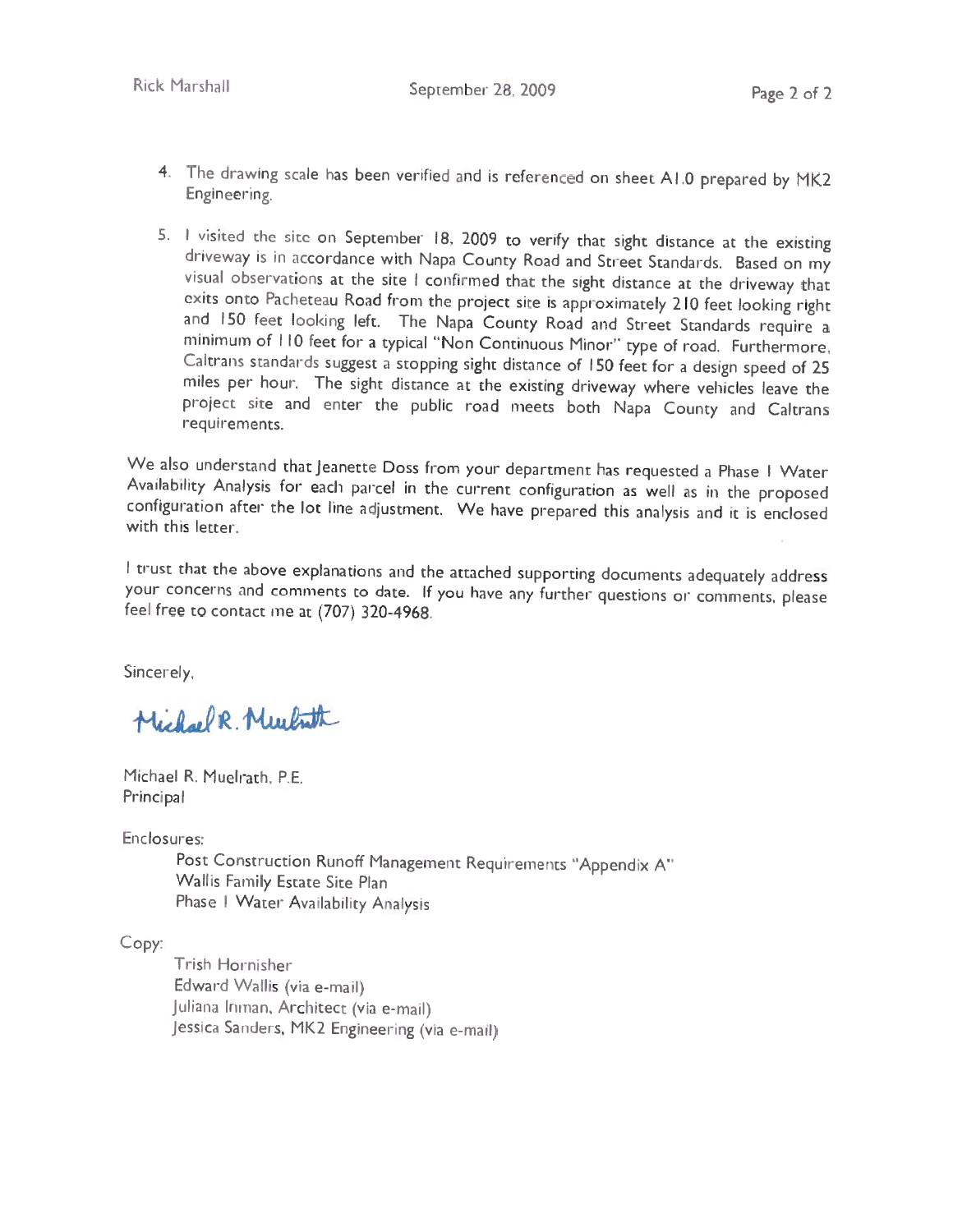PRUJECT REVISION RESTUG KEUCCION

From: Marshall, Rick To: "Mike Muelrath" Cc: Homisher. Trish Subject: RE: Wallis Date: Thursday, November 12, 2009 8:57:27 AM

OK, that sounds like what we discussed. I'll look forward to receiving the letter. Thanks!

Please note my new email address! -Rick Marshall Principal Transportation Engineer & County Surveyor Napa County Department of Public Works (707) 259-8381 Rick.Marshall@countyofnapa.org

From: Mike Muelrath [mailto: Mike@appliedcivil.comJ Sent: Wednesday, November 11, 2009 5:21 PM To: Marshall, Rick Cc: Hornisher, Trish Subject: Wallis

Hi Rick,

Per our discussion last week I have dropped the shuttle service from the Wallis traffic analysis. We are still proposing to time events<br>and tastings to occur outside of peak hours, not have marketing events and tastings on

<sup>I</sup> will submit the revised letter along with <sup>a</sup> response to the previous incomplete memos to you by the end of the week.

Please let me know if you have any questions.

Thanks,

Mike

Mike Muelrath, P.E. Principal

Applied Civil Engineering Incorporated 2074 West Lincoln Avenue Napa, CA 94558 Telephone (707) 320-4968 Facsimile (707) 320-2395 <http://www.appliedcivil.com/> www.appliedcivil.com